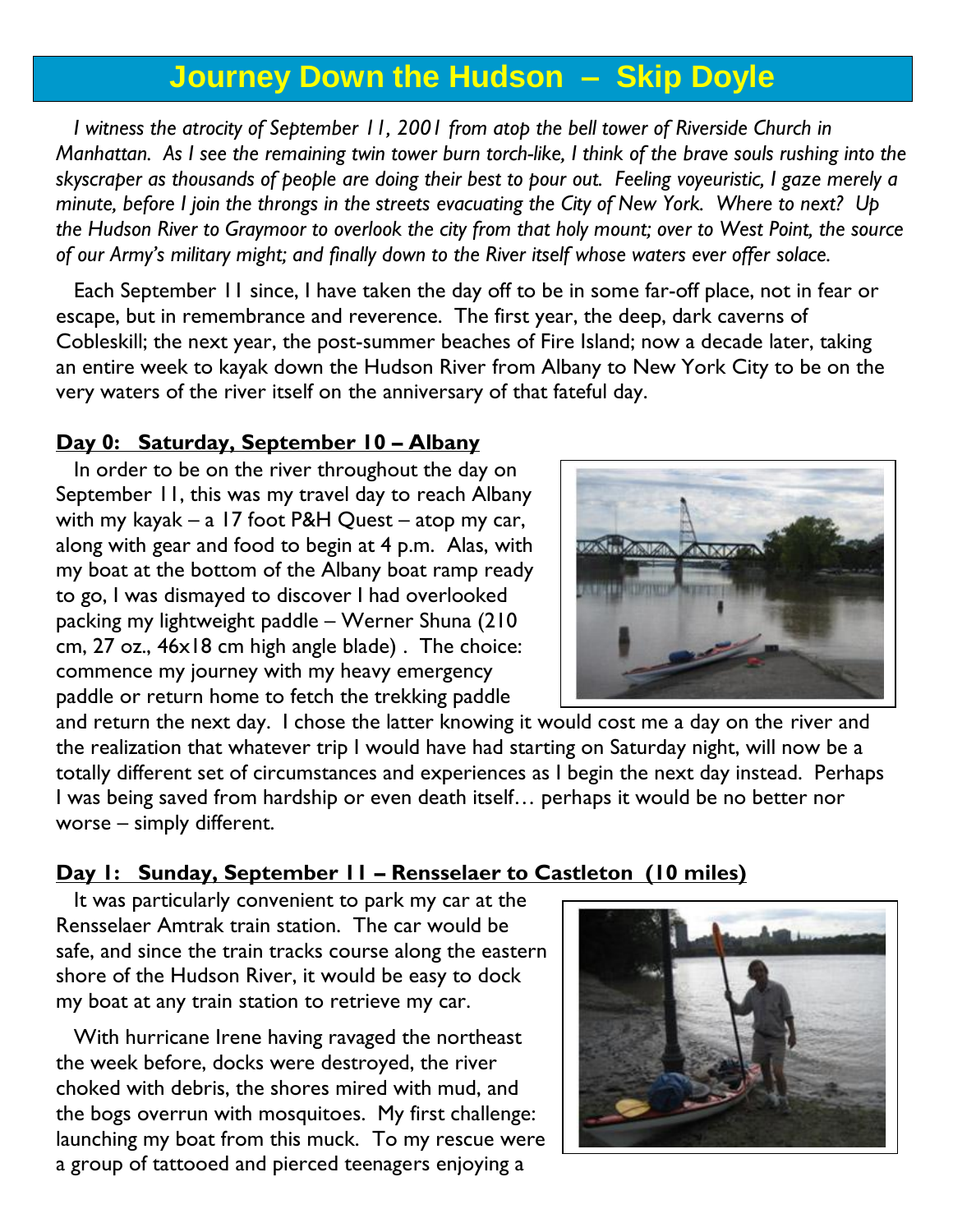Sunday afternoon in this little launch park. "Anyone here a photographer?" I asked. They all pointed to the budding photographer among them who then snapped my picture. "Might anyone help push me in?" A youngster named Tyler volunteered, rolled up his pants, removed his sneakers, and sank into the mud with me. As he straddle the kayak aft, one firm and smooth push from Tyler sent me on my journey.

From the start of my journey, I was amazed by the magnanimity  $-$  the great spirit!  $-$  of the people I encountered, as if angels appearing at the right moment seemingly ever asking "How can I be helpful?" Better though than angels heaven-sent, these were my new neighbors along the community of the Hudson River Valley.

 It was 5 p.m. when I began my trek. A late hour, but ebb tide had begun and the south wind was mild, so that while the swells were substantial, at least the chop of the afternoon had ceased. Albany was majestic in this evening light. The tall piers, tugs, ships and barges along each shore were rather intimidating, for if I needed to get to shore, it would be impossible to find a place from which to exit my little kayak. As the cluster of city buildings gave way to the Port of Albany, and then to the treed hills of the adjoining town, I felt myself becoming ever more comfortable as I settled into the kayak, into the river, and into the more natural setting of the surrounding hills.

 At dusk, I made way for the park in the town of Bethlehem to camp for the night. Alas it was flooded, muddied, and so overrun by mosquitoes that despite donning my raingear as protection from them, in the brief minutes I scouted the park, I was bitten a half-dozen times on the ankles and as many times on my face.

 Dark now at 8 p.m., I lit the kayak's two white blinking strobe lights, and paddled for the constellations of lights a mile across the river which I hoped would be a welcoming marina. Landing and finding no one, I then knocked on the dockmaster's door… no answer. So I set up my tent under the picnic pavilion for a fitful night's sleep as the pavilion was but 20 yards from the Amtrak rail tracks. Each hour, a thundering train would crescendo towards me, it's horn blaring its warning, and then in moments, the train would rush by creating such a wind that my tent would billow outwards from the inside out.

## **Day 2: Monday, September 12 – Castleton to Catskill (25 miles)**

 Rising at 5 a.m. to the rushing rumble of a tugboat speeding down the dark river on the ebb tide, I exited my tent to a full moon setting in the west. After a bowl of cereal as I loaded my gear into the kayak, one club member was also getting an early start. "Anything I can help you with?" he asked. "Just making a few final gear adjustments." I answered. I was on the water by 6 a.m. to enjoy the morning mist and sunrise. The river – pond still – greeted me along with every manner of creatures: jumping fish, gliding eagles, deer drinking at



the shore, and every sort of sea bird. (Ezekiel 47:1-9, "wherever the water goes it brings health, and [life](http://www.catholic.org/encyclopedia/view.php?id=7101) teems wherever the river flows.")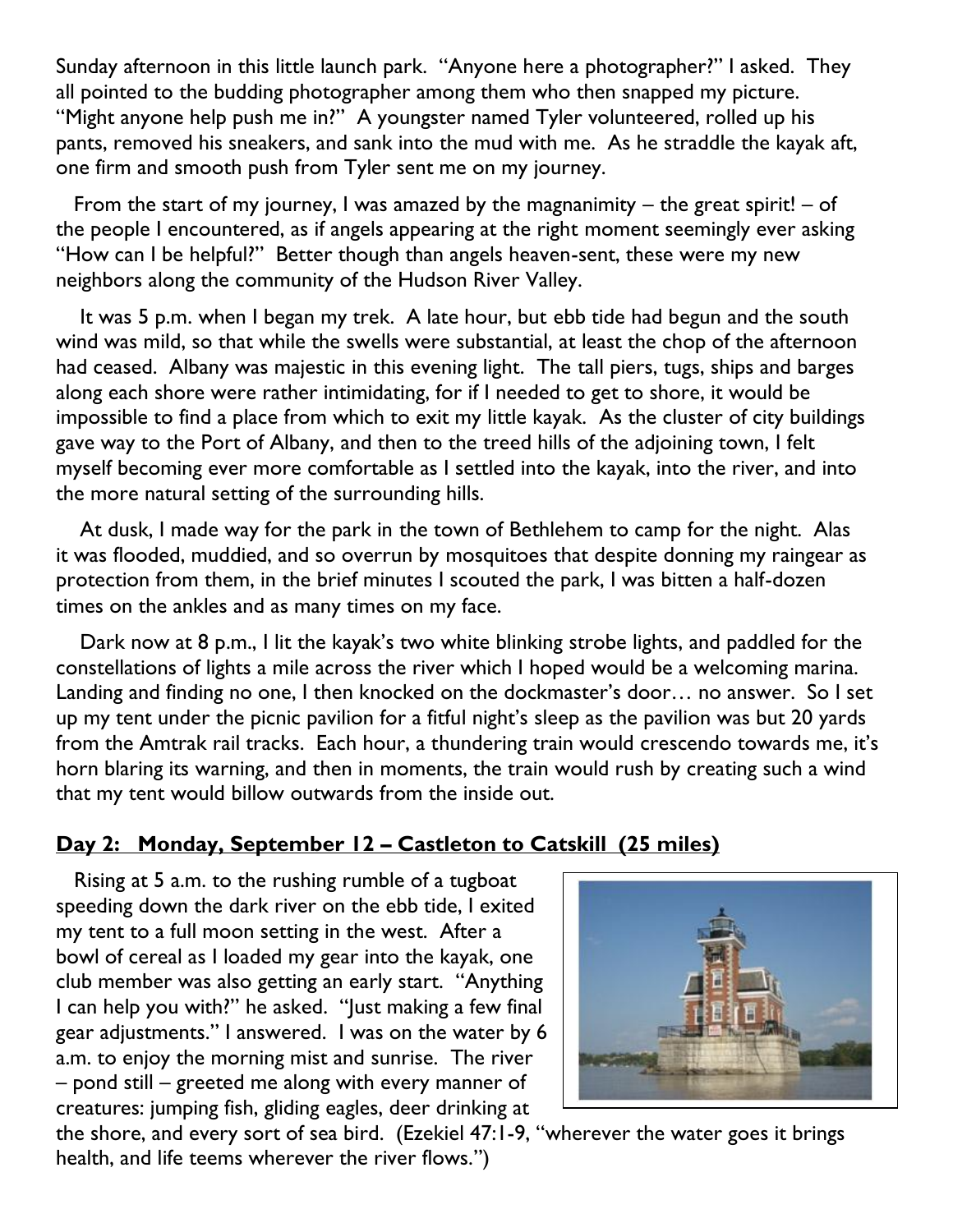Under the Route 90 / Thruway bridge ahead, I heard the massive diesel engine of a tugboat with a cement barge leaving port down the river. I was grateful for those people willing to make a living in an environment of constant noise, and was grateful too, that unnatural intrusion would soon be out of sight and earshot to leave me in the peace of this quiet river and undeveloped shores.

 My first stop of the day was Coeyman's Marina for a bathroom break. The greeters could easily have foist me off to a port-a-potty in the park. Instead, they made the effort to lead me through the various marine buildings to the members' lounge where they entered the combination to the lock for this private facility giving me access and relief. Coxsackie, Athens, Hudson all looked like attractive villages from the river, though I did not go ashore to explore.

 While I paddled down the channel, I think it would have been more scenic to scoot behind Rattlesnake and Coxsackie islands; approaching Hudson, I did stay out of the channel and instead paddled down the quiet, west side of the Middle Ground Flats. Despite having the invaluable *Hudson River Water Trail Guide* with me in the cockpit, often the water was too rough to cease paddling and consult it. While the tide had turned against me, I felt that was a minor factor compared to the south wind that had picked up, and thus the chop along with it.

 Lunch I enjoyed on the Athens-Hudson lighthouse. What I found interesting is that as a humongous container ship passed, it left no wake, whereas a passing fishing vessel had the dock bobbing ferociously. From the lighthouse to the Rip Van Winkle bridge, I would have paddled the more quiet eastern side of Rogers Island, but it was choked with water chestnuts which forced me into the channel and around the western side of the island. Waves were bouncy, but not so severe as to hinder me from photographing Olana in the soft evening light.

 I entered Catskill Creek at 6 p.m. and docked at Riverview Marina where only one sailor was on the dock. "Where can I find the dockmaster?" I asked. "Mike's gone for the day," the sailor replied, "but just tie up over there." Which I did, and left the dockmaster a note stating the kayak would be there overnight. My early arrival gave me ample time for a real Italian dinner. And while the downtown B&B was closed, the proprietor graciously called a taxi (Decker Taxi – a mere \$6) and made a reservation for me at one of the Thruway hotels. Off to a shower, a real bed, a good night's sleep!

#### **Day 3: Tuesday, September 13 – Catskill to Esopus (30 miles)**

 Putting in at 7 a.m., I was greeting with a sunrise over Olana and calm waters coming out of the creek. The no man's land south of Catskill was remote, and the rising Catskill Mountains in the distance over which I have trekked many times made me feel at home. By mid-morning, a 25 mph wind from the south was breaking waves over my bow as my craft submerged into the white caps. In short, it was a difficult day throughout. Hugging the eastern shore seemed to lessen the effect of the wind and waves, though at



times, the waves rebounding off the rocks seemed to compound the turbulence.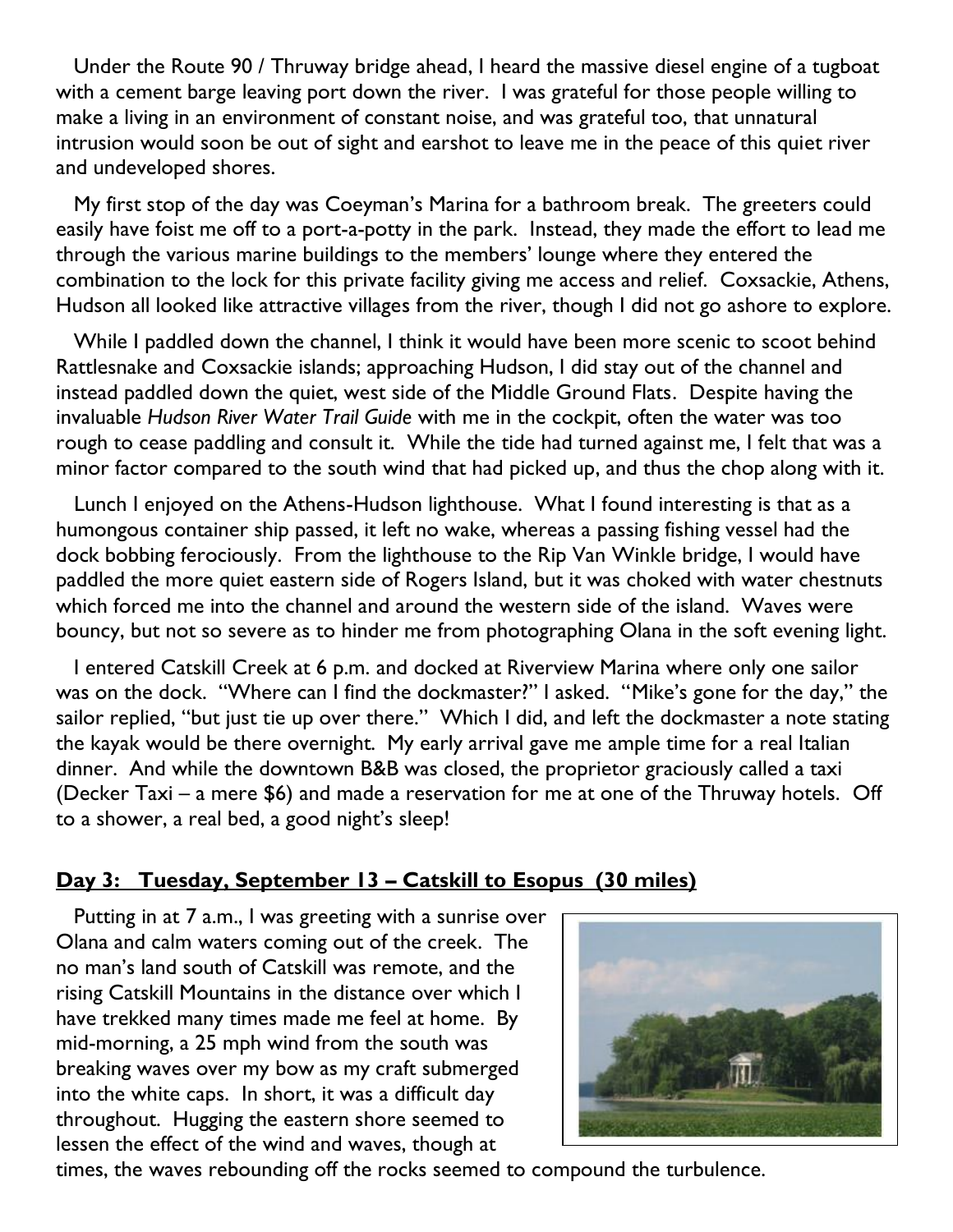My sole respite was a 3x3 rock sheltered behind Magdalen Island off Tivoli. Standing upon it for lunch was brief since that tiny rock a few inches above the water surface was quickly submerged by the rising tide. Testimony to the strong south wind: the flag atop the Rhinecliff Bridge was sticking straight out as a board. Because of weather conditions, I was unable to cross to the Saugerties Lighthouse as I hoped, and at Rhinebeck, I considered either overnighting at the B&B or taking Amtrak back to my car in Rensselaer. My fateful decision: make a mad dash past green buoy 73 with waves breaking over my gunwales to my childhood home, Port Ewen. After a few harrowing minutes of concentrated paddling with breakers washing into my cockpit, I was in Port Ewen where I was welcomed to use the bathroom at the Hidden Harbor Boat Club, used a sponge to sop out the water in my boat, had a bite to eat on the dock, and then took to the seas again. Just south of the boat club, I coincidently encountered Ed Weber, director of the Esopus Lighthouse Commission with whom I have labored to restore the lighthouse – though while for him it is a daily labor of love, for me I can claim to have done little more than to have painted the cupola.

 Finally taking out at Mount Saint Alphonsus in Esopus at 6 p.m., I enjoyed a shower, a bed, and a good night's sleep. This is the only day I had muscle fatigue with sore trapeziuses, and my shoulder joints felt achy enough that I consumed the one, sole aspirin of this trip.

#### **Day 4: Wednesday, September 14 – Esopus to Beacon (25 miles)**

 In the morning, I shared Mass with the Redemptoristine nuns of Mount Saint Alphonsus. Afterwards, one of the sisters asked me, "What community to you belong to?" Thinking how this cloistered order misses out on seeing God face-to-face in creation, I answered, "The community without walls." Attending Mass got me a late start of 11 a.m., so I paddled past Esopus Island though I so would have liked to explore that state land. Having grown up in the Town of Esopus, each historic site, each religious institute, each place of note was recognizable as home to me. And while I have always deemed the Hudson



River Valley "my kingdom," it is not until this Albany to New York City paddle expedition that it truly became my own.

 As I rounded Roger's Point, the large waves behind me washed over my stern. I found that while the tall bow would handle anything, the stern of my kayak was susceptible to following seas. Ahead were the magnificent buildings of the Culinary Institute of America and the Marist College campus.

 Passing Poughkeepsie and the Walkway Over the Hudson pedestrian bridge, I made a pit stop at the Pirate Canoe Club. Hal – a stranger quickly turned fast friend – welcomed me at the dock, brought me into the clubhouse to chat with the boys, and served me a soda. I had such a fine time that I more felt I was attending a high school reunion than in the midst of a Hudson River journey.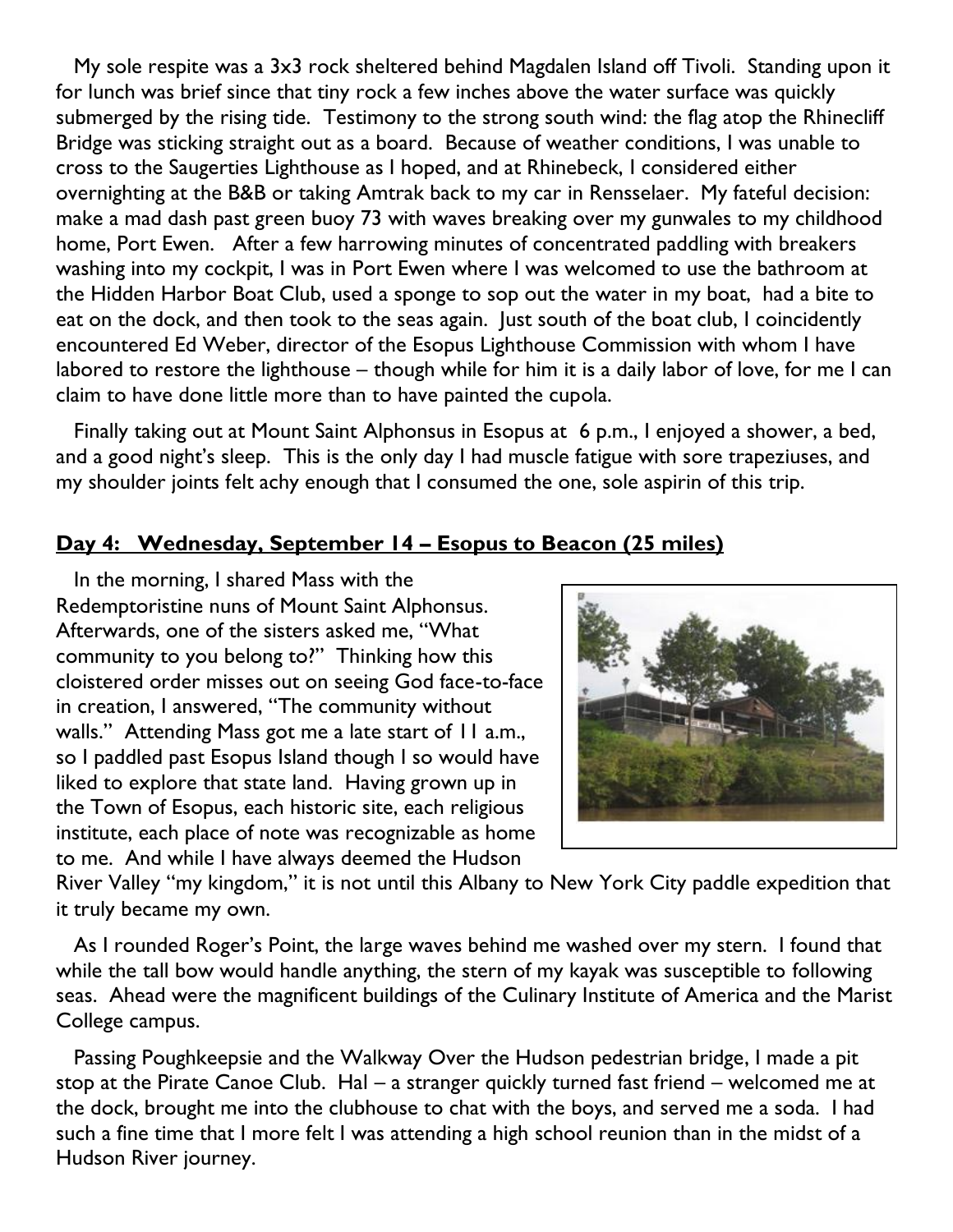John Muir writes: "We never know where we must go, nor what guides we are to get – men, storms, guardian angels, or sheep – almost everybody in the least natural is guided more than he thinks." How true at every turn of this meandering river.

 The stretch to Beacon was longer than I thought it would be – plenty of fighting the wind and I even had a moment of concern as an active lightening storm moved up along the opposite shore. When that precarious situation was compounded by a ship barreling towards me, I found myself saying aloud, "This is not my afternoon!" I have discovered that unlike hiking in which the day will be some sort of weather or another, every hour on the river brings different conditions due to ever changing and conflicting tides, currents, wind, clouds, sunlight, debris, depth, boat traffic and weather. Arriving at Beacon at sunset as the sloop Woody Guthrie set sail for a twilight cruise, I could not but express out loud, "It doesn't get any better than this!"

# **Day 5: Friday, September 16 – Beacon to Garrison (10 miles)**

 I used the rainy day on Thursday to pick up my car from Rensselaer. I had the good fortune of having season kayak storage at Scenic Hudson's Long Dock Park in Beacon which greatly aided in logistics. From here south, I would be able to make day trips to complete my Albany to New York City journey. So from Beacon, on Friday, I commenced my trip at 11:00 a.m. Here is an island castle (Bannerman's on Pollepel); the Hudson Highlands' famed mountains (Storm King,



Breakneck Ridge, Mount Taurus, Pitching Point, Crow's Nest) all towering over the Hudson River; and the historic complex of the United States Military Academy at West Point.

 Most exciting was the bend around Land's End: the tip of Constitution Island which juts far out into the Hudson and making the river bend back on itself in ox bow fashion. It is a fretful place: the river narrows so that currents are strong and the ship channel is near; with the mountains, winds are unpredictable; and the curvature of the island makes it impossible to see what wake-flipping vessel might be barreling up the river. Most intimidating to me is that the tip of Land's End is blunted – not pointed – so that you are suspended in no-man's-land for two hundred yards, and with your tiny craft juxtaposed between the cliffs of Land's End and the channel, there is no escape if danger springs forth.

I ended the day at the Garrison Boat Club where members welcomed me and generously offered to watch over my kayak while I retrieved my car.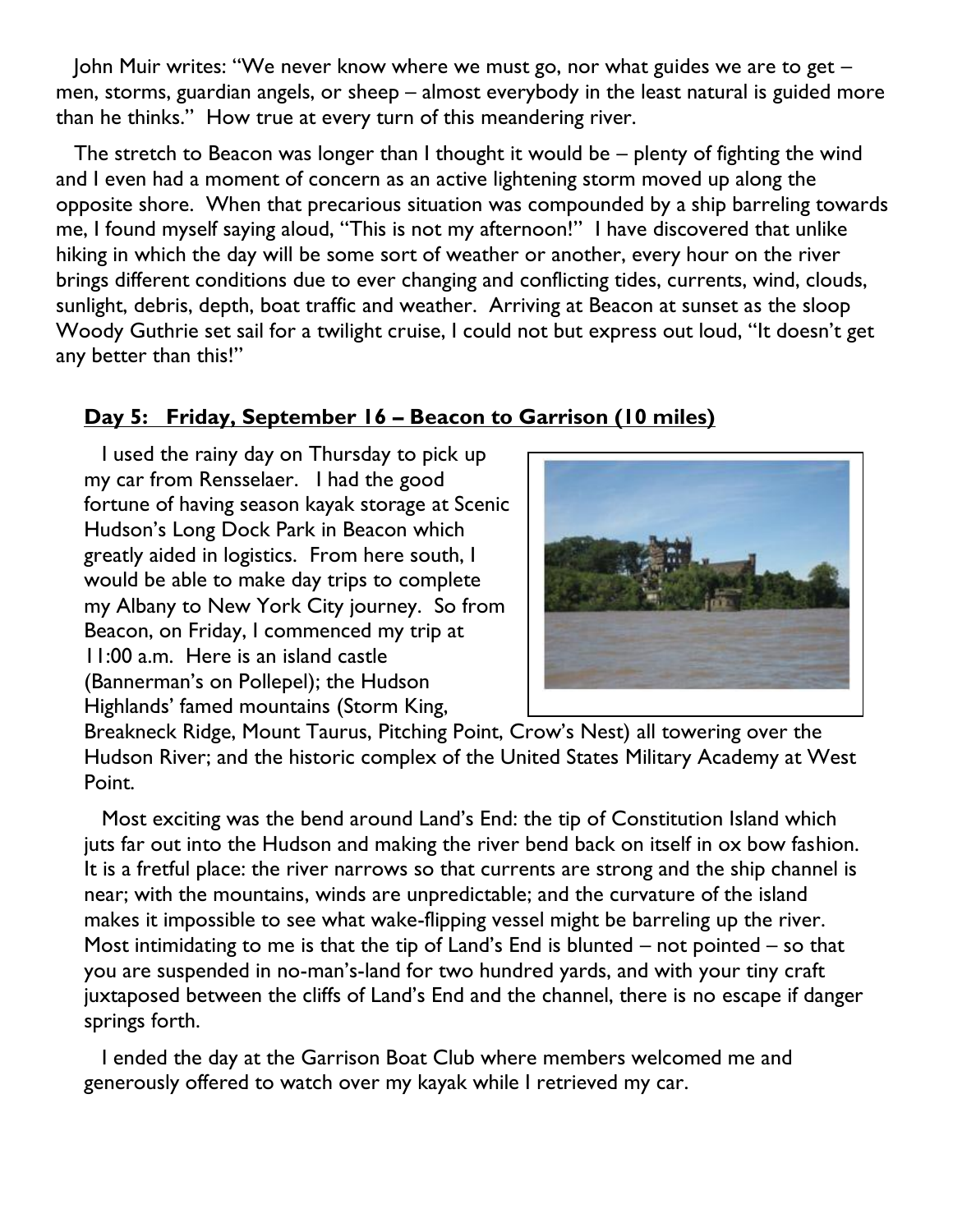# **Day 6: Sunday, September 18 – Garrison to Ossining (20 miles)**

 On Saturday, I had promised to help lead an Appalachian Mountain Club hike in Harriman State Park near Bear Mountain. Coincidently our hiking route – the Ramapo-Dunderberg Trail – overlooked my next kayaking segment in its entirety: Garrison to Ossining.

 Starting my paddle at 11 a.m. on Sunday, looking up from my kayak to see the ridges I had hiked the day prior connected me to the land in a special way. This section, too, a continuation of the Hudson Highlands, were so scenic: Bear Mountain, Anthony's Nose,



Dunderberg, Iona Island. The wind and waves particularly picked up after rounding Stony Point, and once again I found myself looking for a place to land if I needed to abort my trip. Measuring my progress against the western shore, the ridgeline of which is the Long Path which I had hiked in the past from Fort Lee to Albany, I felt I was making headway.

 Rounding Croton Point, the southern wind and white-capped waves were particularly strong and particularly challenging since I was now heading perpendicular to these forces with one long mile to go directly towards the Ossining shore. A testimony to the seaworthiness of this kayak, I dropped the skeg, paddled, and the kayak made an arrow-straight run to the shore. On the distance dock, I saw a lone fellow at its end. As I approached, the man suddenly shouted, "Skip!" And there stood a fellow who had served with me on the executive committee of Appalachian Club's New York chapter. Unbeknown to me, he belonged to the Ossining Boat Club. "I'll help bring your boat up on the dock," he directed. And he did. "I'll get you a soda." he enthused. And he did. "I will drive you home," he insisted when he learned this section of my Hudson River journey was a day trip. "Actually, my car is in Garrison," I informed him, "and I can take the six o'clock train back – both towns have a station." As I rode that train back up the Hudson with the sun setting over the western hills, I smiled from the depth of my heart as once again a neighbor in this community outside the walls did all he could for me.

#### **Day 7: Saturday, September 24 – Ossining to Irvington (10 miles)**

 Having returned to work for a week, and a busy weekend, I found myself with a mere three hours on a late Saturday afternoon to paddle. Putting in the river at 2 p.m. I was glad I did, for this was the first time in my entire journey did I experience placid, windless water throughout the day. Particularly fun was that this was my home town: Mount Pleasant. Every foot along the shore I knew from biking the Old Croton Aqueduct, walking through Rockwood Preserve, and visiting the lighthouse park in Tarrytown.



 Having learned on this trek that the tall bow of my kayak could handle any wake, I let a fast steaming tugboat and barge pass within 100 yards of me. As I pivoted 90 degrees and paddled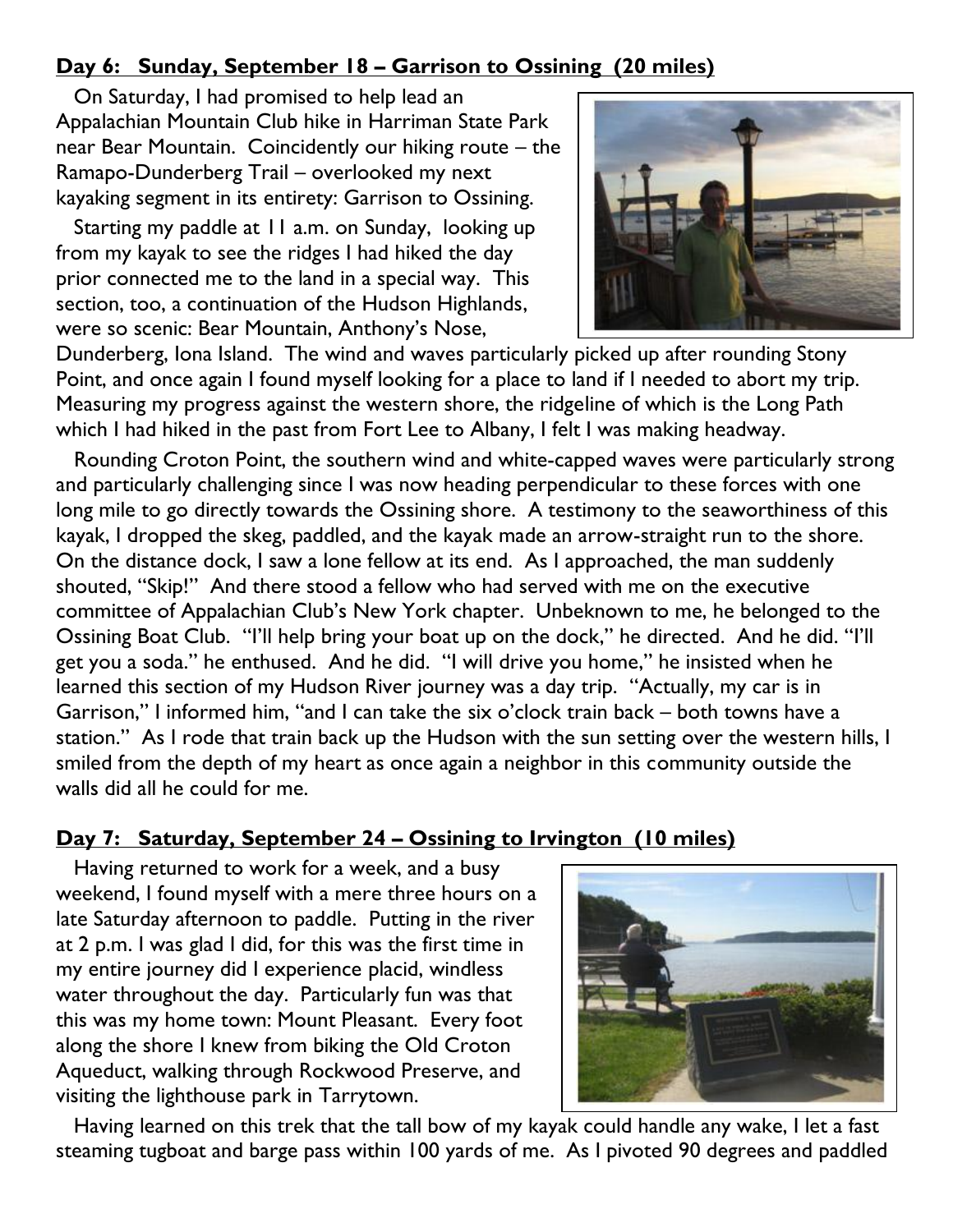into the oncoming surf, I did so with wavering confidence. The swells were no higher than anything I had yet encountered, but the large waves were particularly smooth, well-defined, and curling towards me. When they hit, they rocketed up the bow and hit me square in the chest, and with such force that they more ricocheted off me than poured into the cockpit. I did get a wet seat from the episode and a lesson learned.

 Landing at the Scenic Hudson Park in Irvington, as I approached the boat ramp I could see egress from the river was totally blocked by a downed tree. On shore was a family. "Can we help you?" they called out. My simple reply of "yes" brought the mom and dad down the ramp, over the tree, and into the water. Landing the boat was particularly easy with three hands on deck.

 A shrine at the landing site with flagpole, bench, and plaque commemorating September 11, 2001 reminded me of why I had chosen this timeframe to make this journey. Sitting on the bench was an elderly gentleman gazing southward with the New York City skyline clearly visible. I pondered what his thoughts might be: the peacefulness of this day or the anguish of that day; the nature beauty of this day or the atrocious smoke billowing upward on that day. Talking to a Catholic priest this past summer, I expressed to him that the severe pain I see at times in the world sometimes impedes me from fully experiencing the presence of God. Pain, he told me allows us to be compassionate. And while I continue to believe we could do with less pain in this world, because of the suffering inflicted on 9/11, I think we no longer look at New York City as a distant glut of anonymous people, but as lots and lots of individuals sharing the same life and sharing the same community as we do.

## **Day 8: Friday, October 7 – Irvington to New York City (25 miles)**

 Starting this segment at noon time, it was not my intention to finish my journey on this day. But Fate did conclude my journey today, and determined too, where I concluded it. The day began – as did most during this journey – on placid waters. The sky was blue, the air was still, and the day seemed more like lingering summer than early autumn – no different than that morning of 9/11/01.

 What was my intention was simply to paddle to the end of The Bronx, leaving Manhattan for another day to fully bask in that final leg. At the end of Westchester, and then at the end of The Bronx, I found no boat club. So with ebb tide and the currents the strongest I had yet experienced on the river, I continued, floating under the George Washington Bridge at an early 2 pm and time for 2 slices of bread for lunch as I drifted southward with the current.



 Having arrived in New York City, the question was now where to officially conclude my trek. The 79th Street Boat Basin seemed like the best choice since I knew they store kayaks there, but when I arrived, I did not feel ready to stop. From here, the waters became increasingly choppy, the swells